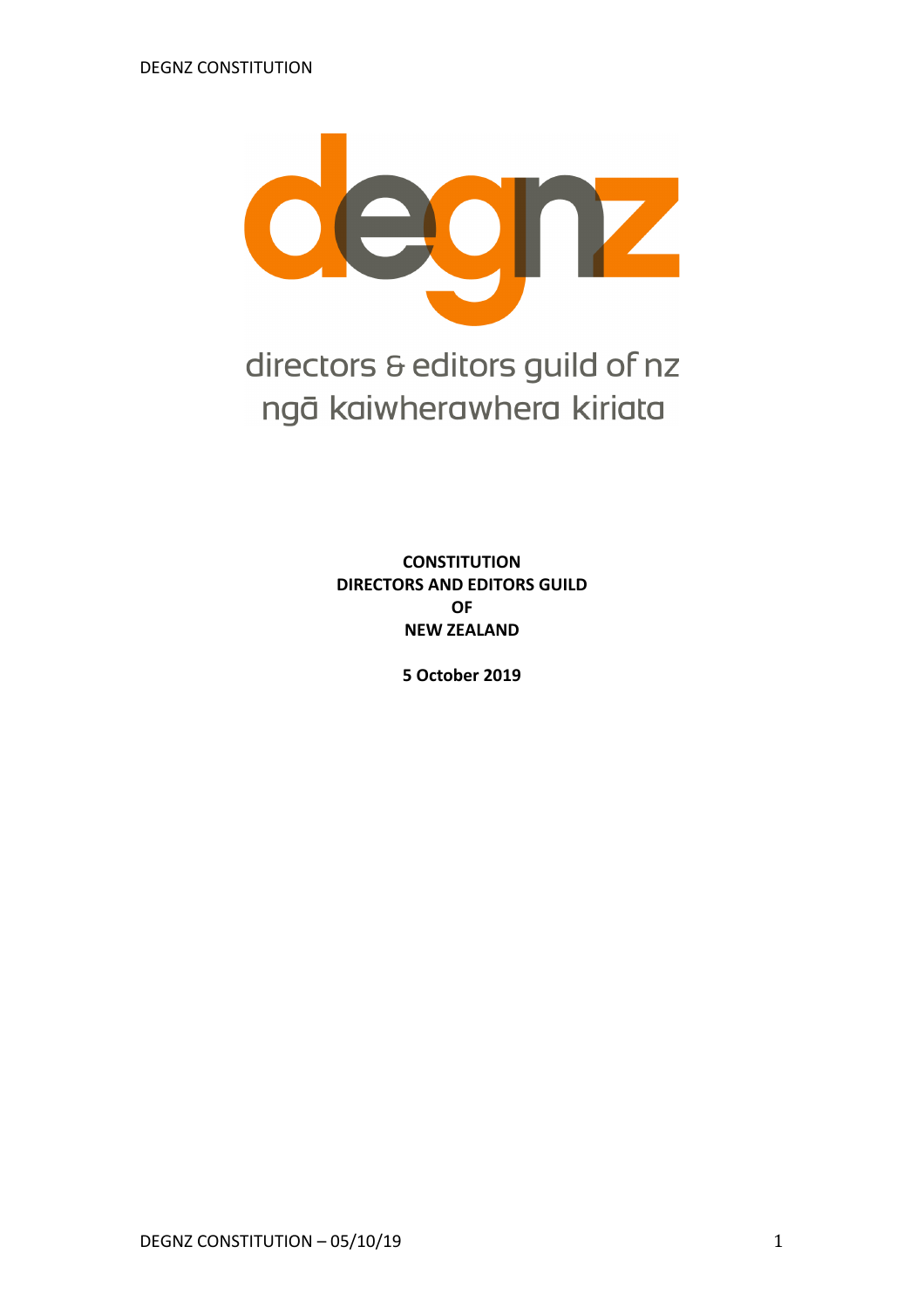# **THE CONSTITUTION OF**

## **DIRECTORS AND EDITORS GUILD**

## **OF NEW ZEALAND INCORPORATED**

## DESCRIPTION OF ENTITY

*The entity is as follows*:

- 1. The society shall be called **Directors and Editors Guild of New Zealand Incorporated**, ("the GUILD").
- 2. The Guild is an incorporated society and registered as a union pursuant to the Incorporated Societies Act 1908 and its amendments.
- 3. The registered office of the Guild is: Level 2, 66 Surrey Crescent. Grey Lynn.
- 4. As a Union the Guild must and will complete annual returns and abide by the Employment Relations Act 2000, including by remaining independent from any employer.
- 5. The rules of the Guild are set out below. Any matters not covered in these rules shall be decided upon by the National Executive.

## DEFINITIONS

*The definitions of terms used in these rules are set out below:*

## *Associate Members:*

All individuals and organisations that support the Guild's aims and objectives but are members of other Screen industry Guilds and/or Associations.

## *Directors:*

Screen and new media directors working within New Zealand or holding New Zealand residency and/or citizenship, who aspire to work or continue working as screen and new media directors.

## *Editors:*

Screen and new media editors working within New Zealand or holding New Zealand residency and/or citizenship, who aspire to work or are working as editors in screen and new media.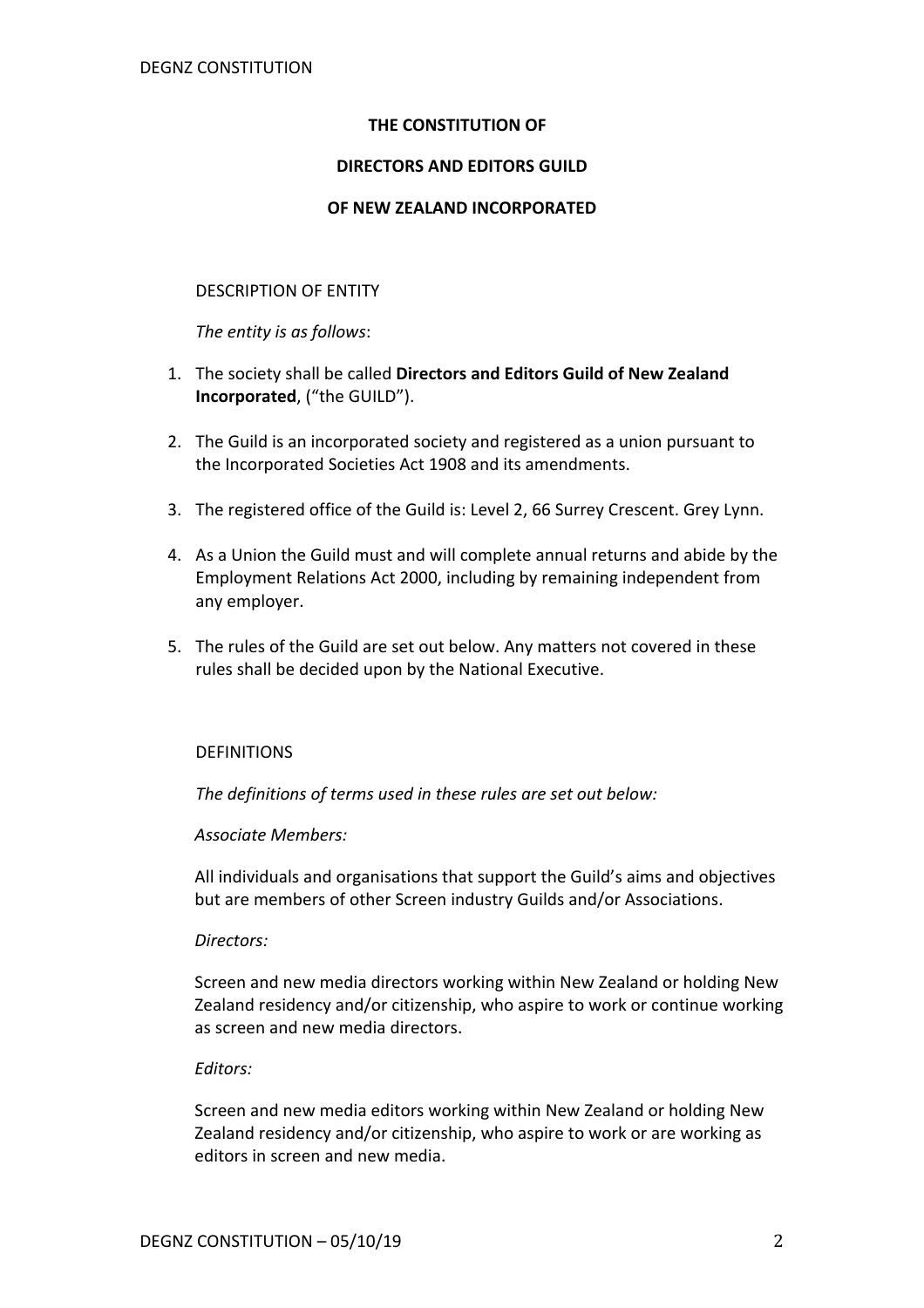#### *The Guild's Executive Director:*

The duly appointed person who shall fulfill the day to day role of managing the Guild and its affairs as the Guild's Executive Director.

#### *Members:*

All those directors and editors who identify themselves as directors or editors and are taking steps to establish themselves or have established themselves as directors and editors. Members may or may not be employees.

#### *The Guild:*

Directors and Editors Guild of New Zealand Incorporated.

#### *Immediate Past President:*

This is the Guild's President whose term has immediately completed prior to the appointment of the incumbent President.

#### *Life Members:*

Those persons that the National Executive resolve to make Life Members.

#### *National Executive:*

The duly elected National Executive will comprise of the President, Vice President, Treasurer, the Immediate Past President and up to nine other members.

## *National Office:*

The registered office of the Guild shall be at such place as the National Executive shall from time to time decide and any changes to the address of the registered office shall require the Executive Director to notify the Registrar.

#### *President:*

The National Executive Member duly elected to this position.

#### *Vice-President:*

The duly elected National Executive Member to this position.

#### *National Treasurer:*

The duly elected National Executive Member who has been appointed to this position at the first National Executive Meeting following the National Annual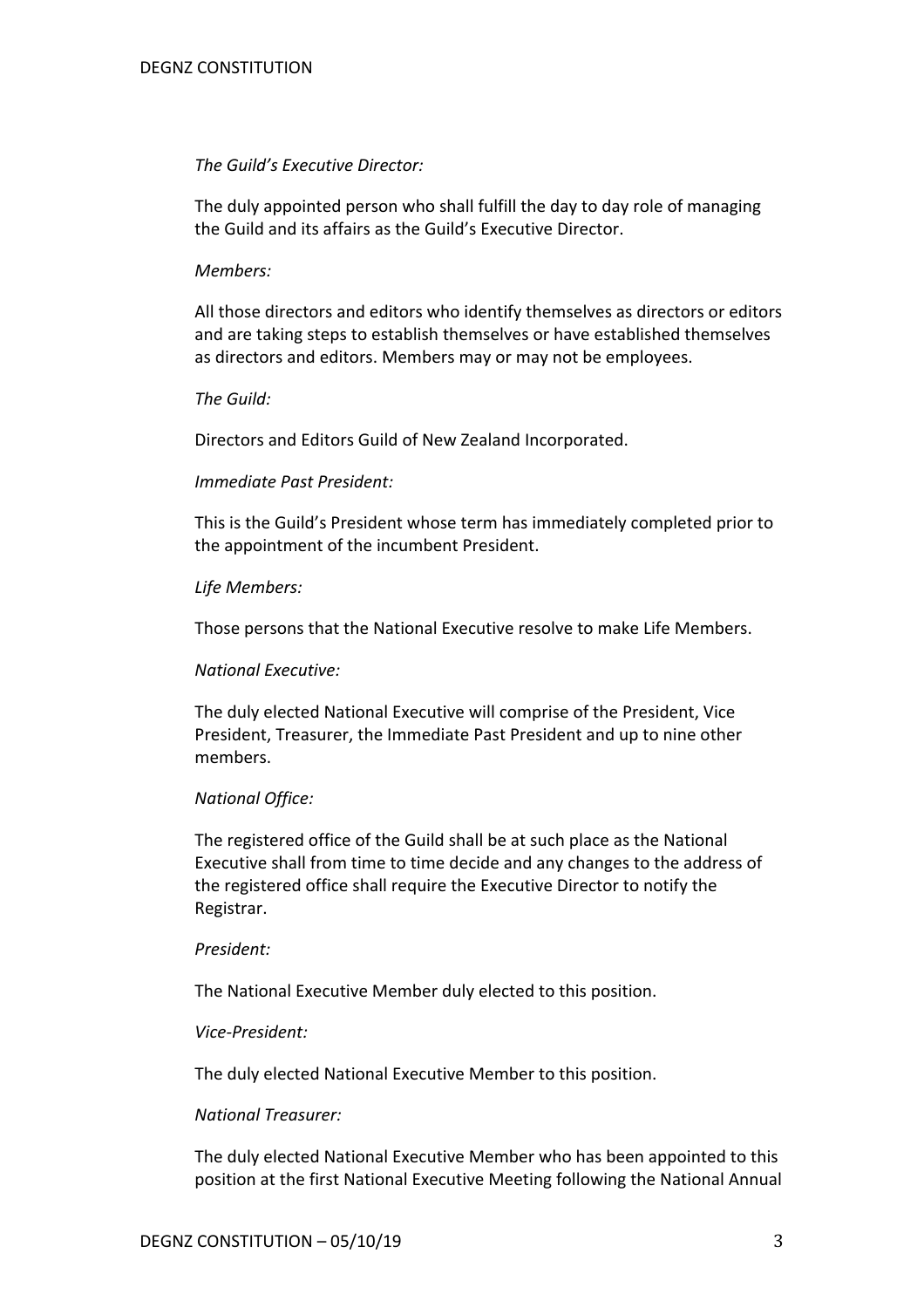# General Meeting.

*The Other National Executive Members:*

Those duly elected or appointed members of the National Executive, other than the President.

*Registrar:*

Registrar of Incorporated Societies pursuant to the Incorporated Societies Act 1908.

## AIMS AND OBJECTIVES

*The aims and objectives of the Guild are set out below:*

- a) It is not for profit.
- b) To be the national and international representative and spokesperson for all members including screen and new media directors and editors, empowering them through campaigns, collective bargaining and community building.
- c) To promote the role of the members as story tellers and to inspire excellence and promote professionalism in the craft of screen direction and editing.
- d) To promote the well-being of members and foster their interests including training and the establishment, promotion and protection of members' conditions of work, rates of pay and their intellectual property, artistic, legal, economic and moral rights and ethical standards.
- e) To provide a range of services which will benefit the members including communication, negotiation, conciliation, arbitration and advisory services in their relationship with employers, contractors and producers.
- f) To secure greater influence, visibility and support for the members with the screen and new media industries and other related bodies, including broadcaster and commissioner bodies, other funders, public and private sectors and the general public.
- g) To function and work in a manner that acknowledges Te Tiriti o Waitangi as the founding document of New Zealand and adheres to the spirit and principles arising from it.
- h) To attain equity of opportunity in all spheres of the Guild's activity and to oppose all discrimination on the grounds of race, sex, gender, colour, religion, political beliefs, sexual preference or disability.
- i) To recognise New Zealand cultural diversity and expression.
- j) To identify and support institutions, facilities and other organisations and individuals that promote members' work and matters of common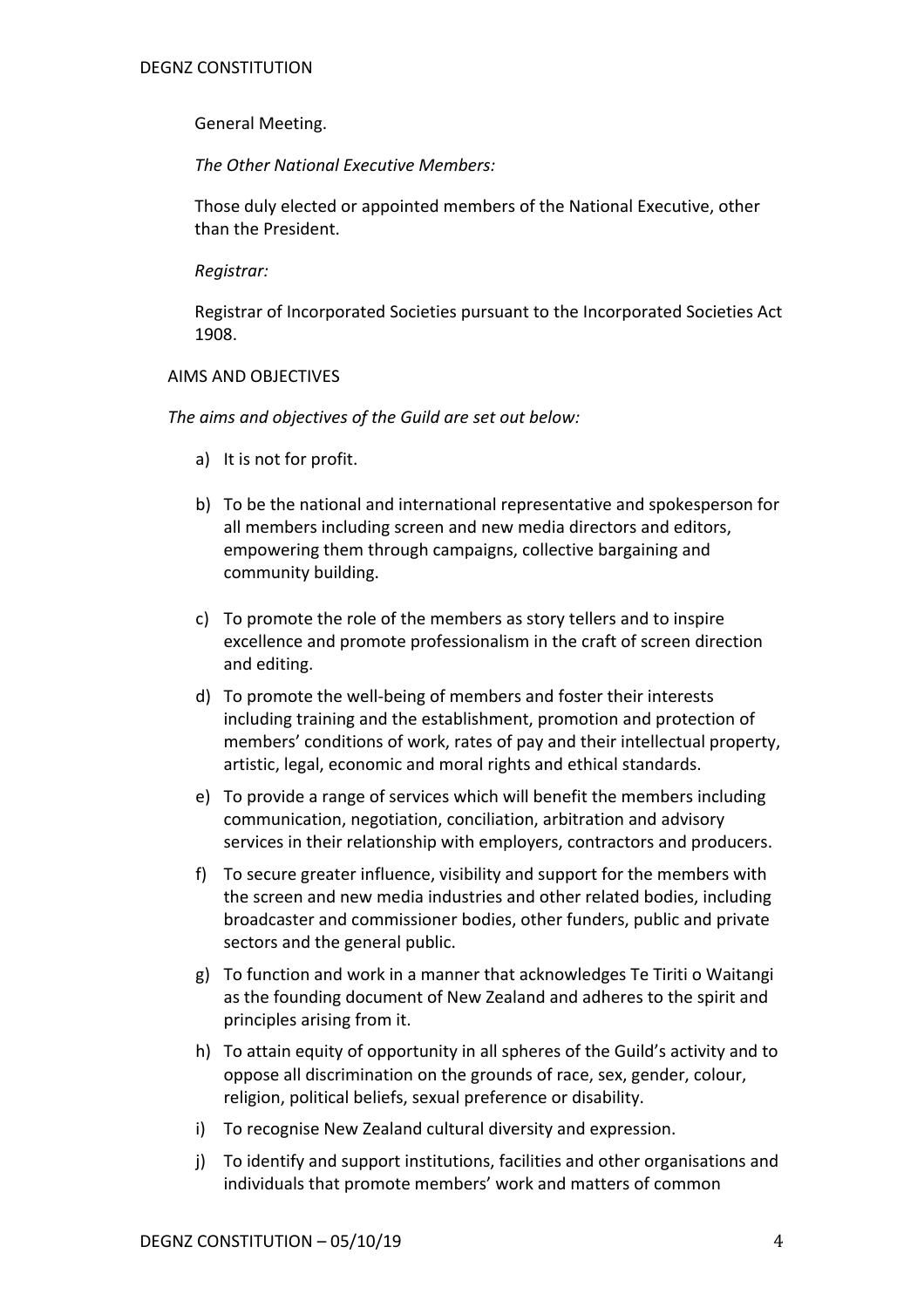ground.

- k) To affiliate with local, national or international bodies that are likely to benefit, protect or further the interests of directors and editors.
- l) To provide effective representation to member(s) of any section or group of members in connection with any matter where such representation is considered desirable by the National Executive.
- m) To ensure that the Guild's financial policies and practices accord with all relevant standards and laws and that key financial and operating decisions are disclosed to members in a timely and transparent manner.
- n) To assist members to obtain a fair remuneration for their labour and to assist other trade unions, whether in New Zealand or overseas to maintain, preserve and advance the interests of labour.
- o) To uphold the right of all workers to combine for the preservation and advancement of their interests.
- p) To promote and attain the use of standard contracts of engagement of the members throughout the industries with which the Guild is associated.
- q) To protect the welfare and rights, including the intellectual property rights, of members including by:
	- i. seeking appropriate legislation and/or industrial regulation to protect the welfare and rights, including the intellectual property rights, and moral rights, of members and similar rights such as residual, secondary usage, or re-use fees and/or royalties; and
	- ii. promoting the objectives, policies and activities of the Guild by means of publications and the media generally.
- r) To enter into contractual and business arrangements that promote the aims of the Guild including holding, purchasing, leasing or mortgaging and otherwise with and in all forms of property, and to raise money by borrowing on security of the property of the Guild or otherwise but at all times, ensuring that the Guild remains a not-for-profit organization.
- s) To do all other things deemed necessary and desirable to achieve fulfillment of the preceding aims and objective in a manner consistent with the interests and welfare of the Guild.

## TYPES OF MEMBERSHIP

*The types of membership and the rights and obligations of members are set out below:*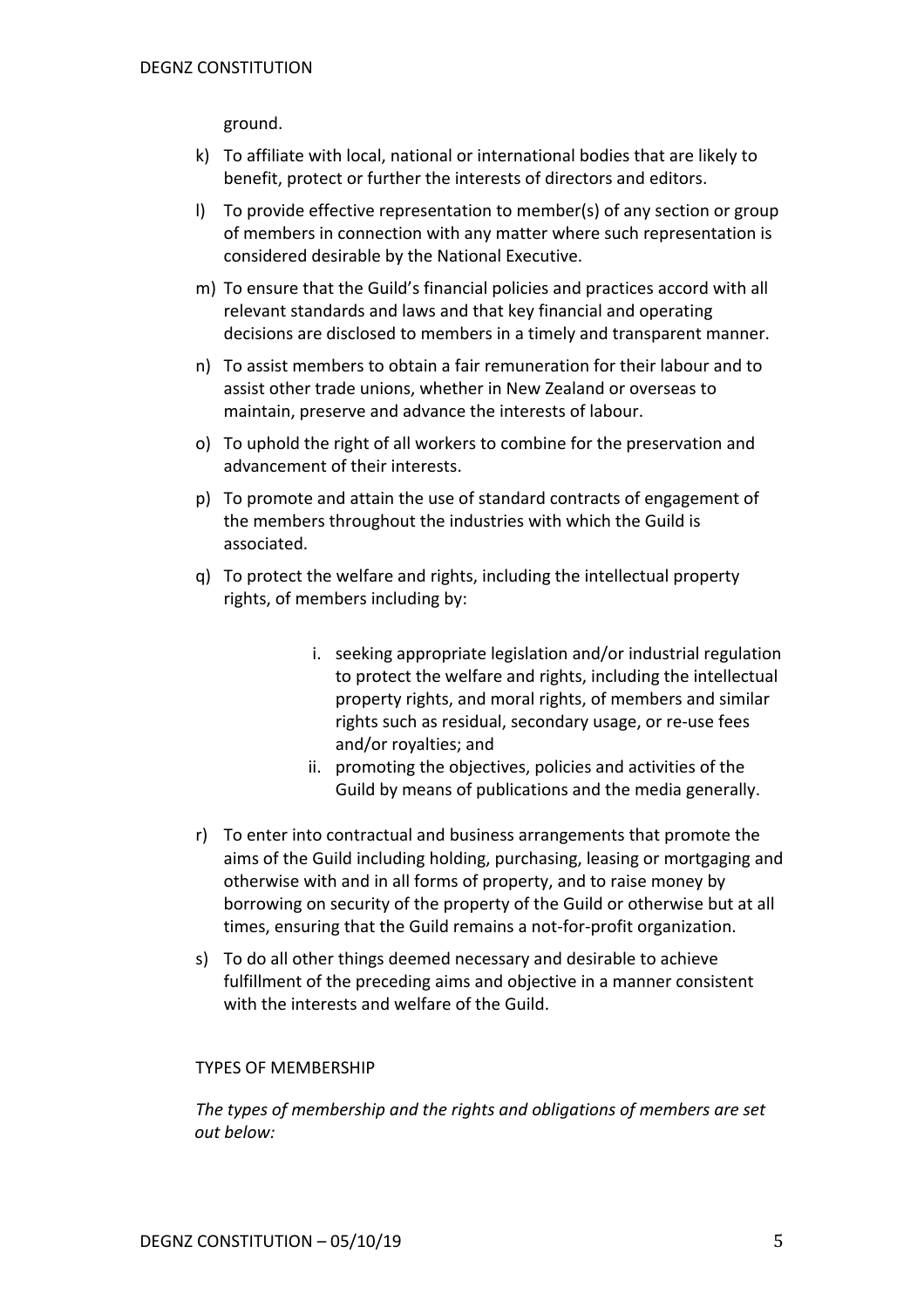- a) Membership is open to all those people who identify themselves as directors and editors working within New Zealand or holding New Zealand residency and/or citizenship, who aspire to work or continue working as such in film, television and screen content creation.
- b) All members are bound by this Constitution and shall, to the best of his/her ability further the aims and objectives, interest and influence of the Guild and conduct themselves accordingly.
- c) Application for membership shall be made in writing through the National Office or via the Guild's website.
- d) The Guild reserves the right to decline any application for membership after due consideration.
- e) All members (except life members) are required to pay annual subscriptions, subject to the current policy of the National Executive.
- f) Membership of the Guild binds all members who are able to be covered by its terms as a matter of law to collective agreements negotiated by it.
- g) "Associate Membership" is open to all individuals and organisations that support the Guild's aims and objectives but they do not have voting or speaking rights.
- h) The National Executive may by a resolution bestow "life membership" on any individual provided that:
	- i. The National Executive serves written notice of such proposed resolution to all members of the Guild seeking comments as to the suitability or unsuitability of such honour being bestowed, such comments to be delivered to the National Executive within 14 days of the said notice.
	- ii. The National Executive shall consider any comments received at a National Executive Meeting and may at that meeting pass a resolution by a simple majority bestowing the said life membership.
	- iii. The National Executive may by the same process stated above, seek to revoke any such life membership if the National Executive deems that it is in the best interests of the Guild not to be further associated with the said life member.
- i) Unless otherwise specified, members of the Guild shall have full voting and speaking rights at all general meetings of the Guild. For the benefit of doubt, members of the Guild shall have voting rights with the following exceptions: Life Members, Associate Members and those members who have been deemed unfinancial.
- j) Any member that continues to be in arrears with their annual subscription six months after written notification by the Guild of such arrears, shall be deemed to be "unfinancial".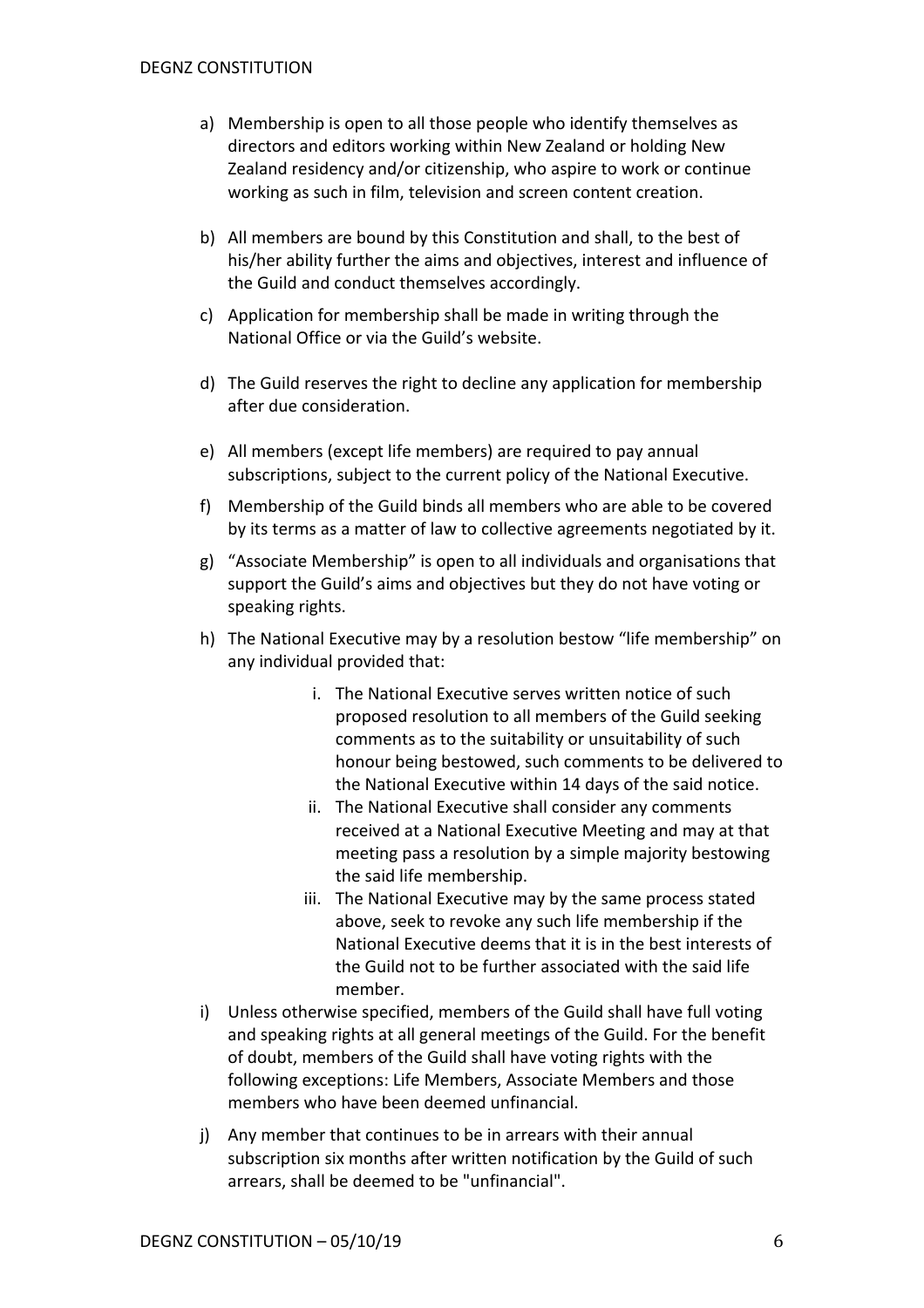## **TERMINATION**

# *Termination of membership occurs in the following ways:*

- a) Non-financial members may have their membership terminated at the discretion of the National Executive.
- b) Membership of the Guild may be terminated by one month's notice in writing to the Treasurer. All subscriptions owing to the date of termination will still be owing and can be collected by the Guild.
- c) Any member ceasing to be a director or editor, may by the National Executive passing a resolution by a simple majority, have his or her membership terminated at the end of the current subscription if it is in its considered opinion that the member's new or principal occupation is likely to prejudice that member's attitude towards the Guild's aims and objectives or that the member's access to Guild information could frustrate the Guild in present or future negotiations with an employer.
- d) The National Executive may by a two third majority vote, terminate the membership of any member of the National Executive, if by a considered opinion determines that the member has or will act contrary to the aims and objectives of the Guild.
- e) For the benefit of doubt the National Executive can also decline a renewal of membership upon the same grounds.

## FEES

## *Fees will be determined as follows;*

a) Membership subscriptions shall be such amounts as determined from time to time by the Board, considering the forecast budget prepared by the Treasurer and the views expressed at the Annual General Meeting.

## NATIONAL OFFICE

## The National Office of the Guild will function as follows:

- a) The Guild shall maintain a National Office which will have jurisdiction and responsibility for all matters relating to the Guild.
- b) For the sake of expediency, the Guild may determine it is in its best interests to set up Branches in any other location with a defined jurisdiction, which may be varied at any time by the National Office. The Guild is not obliged to set up or maintain a Branch if the National Executive determines that there are insufficient members to justify the Branch or for any other reasons that the National Executive finds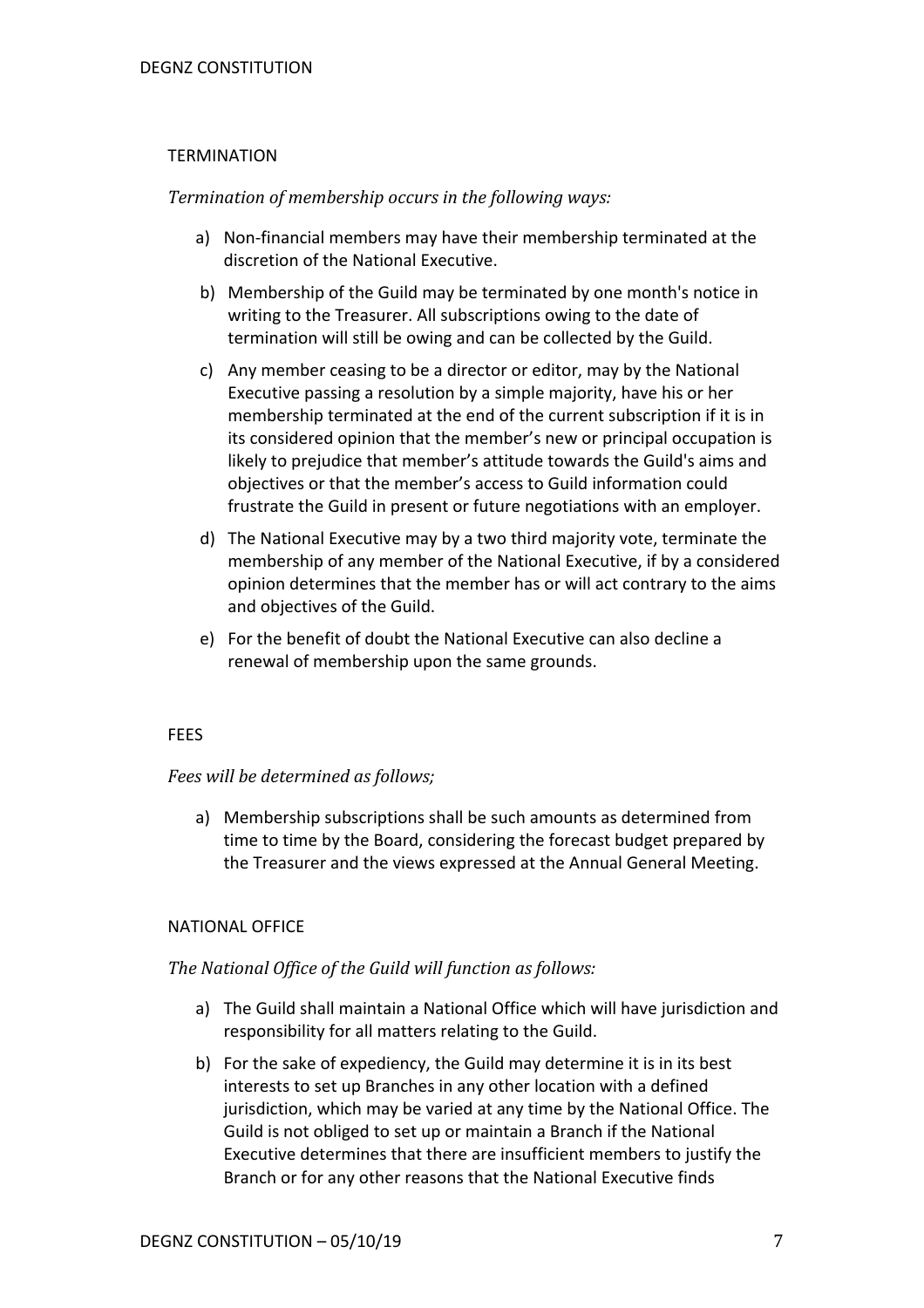# compelling.

- c) Each Branch will be governed by this Constitution and shall adopt such Constitution as provided by the National Executive. Each Branch shall report to the National Executive as an integral part of the Guild as incorporated under Section 3 of the Incorporated Societies Amendment Act 1920.
- d) Members shall belong to the Branch having jurisdiction over the location of their residence provided that members in bordering areas may have their choice of Branch in accordance with their work and travel patterns.
- e) In the event the Guild sets up Branches, each Branch may nominate a representative to be appointed to the National Executive.

## EXECUTIVE DIRECTOR AND OTHER STAFF

#### The National Office will function as follows:

- a) The National Executive will appoint a person to manage the Guild's affairs on a day-to-day basis and this person shall be known as the Executive Director.
- b) The Executive Director's responsibilities will be outlined in the Job Description prepared by the National Executive.
- c) The Executive Director shall sit on the National Executive as an ex officio member without voting rights.
- d) The Executive Director reports to the National Executive and in the absence of any National Executive resolution, shall seek instruction from the President.
- e) At no time shall any National Executive member in his or her individual capacity instruct the Executive Director unless specifically authorised by the National Executive to do so.
- f) The National Executive may appoint any other persons to work for the Guild and all such persons shall report to the Executive Director.

#### NATIONAL EXECUTIVE

#### *The National Executive will function as follows:*

- a) The National Executive shall be as defined above and shall at no time comprise fewer than seven National Executive Members or more than thirteen National Executive Members.
- b) Where the Immediate Past President is unable to sit on the new National Executive, the AGM shall be entitled to fill that vacancy by appointing another member instead of the Past President. Where there are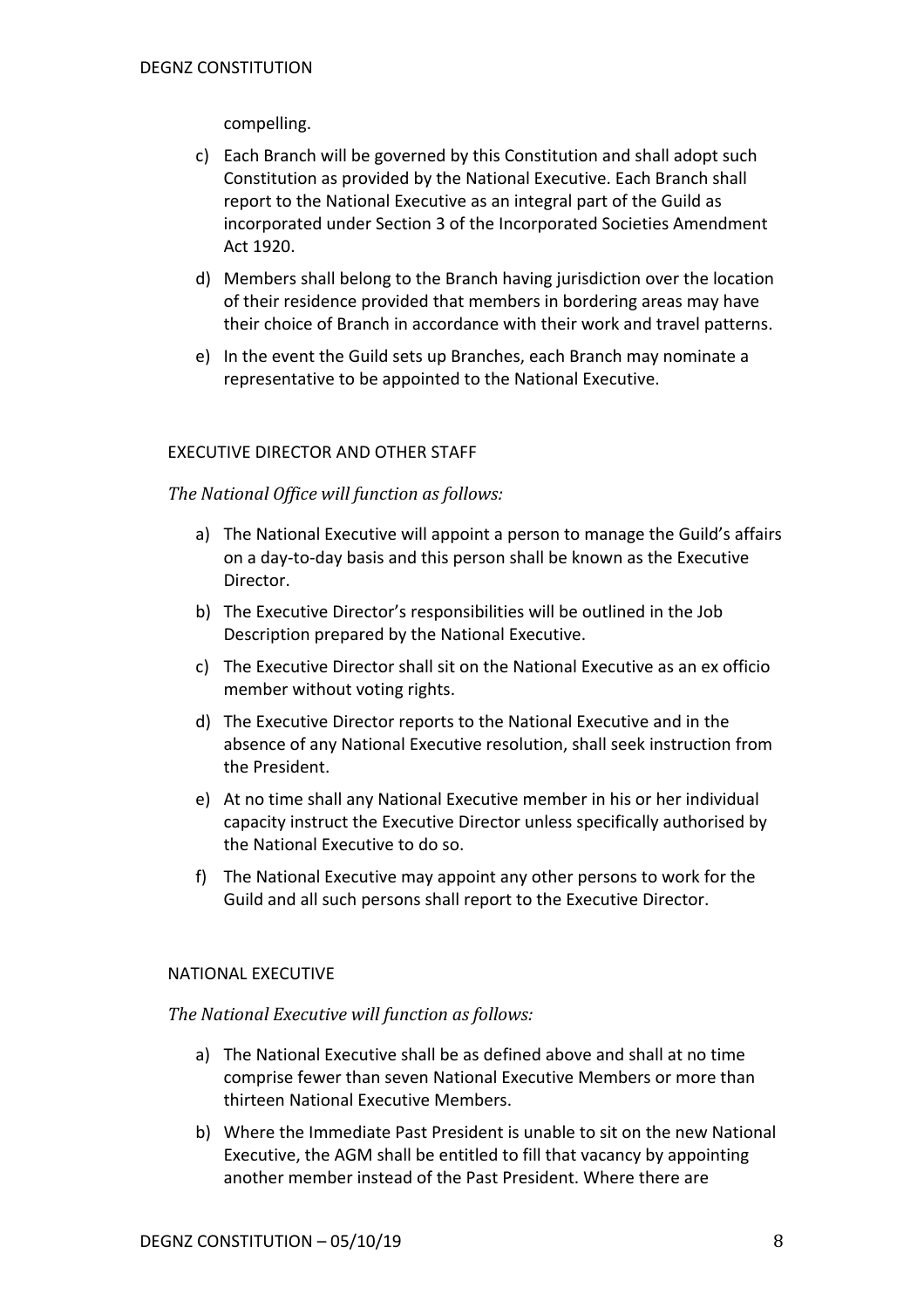Branches, each Branch shall be entitled to automatically have its President included within the National Executive.

- c) The National Executive shall manage the Guild, its property, funds and business and is entrusted to ensure that the Guild operates in a manner consistent with its aims and objectives.
- d) In the event that the National Executive is faced with a vacancy, it may co-opt a member to fill the vacancy, until the vacancy is filled in accordance with this Constitution. It may also co-opt a member because that person is considered by the National Executive to bring a valuable skill or perspective to the National Executive but that person will not have voting rights.
- e) Any member of the National Executive is required to give not less than one month's notice of resignation.
- f) Any National Executive Member who fails to attend three consecutive National Executive Meetings may by a vote of the remainder of the National Executive be asked to resign as a National Executive member.
- g) In principle, the Guild deems it desirable to ensure that the National Executive be infused with new ideas and direction and therefore, that a National Executive Member shall not remain in office for more than four years in a row but in the event the Annual General Meeting deems it desirable, the Annual General Meeting may elect such Member/s for a further term/s.
- h) The National Executive may elect to appoint any retiring National Executive Member to the Advisory Board and such appointment shall be for one year.

# GUILD GENERAL MEETINGS

The Guild General meetings will be conducted in accordance with these Rules *and Procedures as follows:*

- a) Annual General Meeting shall be held on a date in July (or whenever the National Executive sees fit) each year.
- b) At least three weeks prior written notice of the proposed Annual General Meeting shall be given by the Executive Director to all members calling for any proposed remits or matters to be discussed at the said Annual General Meeting.
- c) Any financial member is entitled to seek to have a remit or matter discussed at the said meeting provided however any such proposed remit or matter shall be submitted in writing no later than fourteen days prior to the date of the Annual General Meeting to the Executive Director signed by a proposer and seconder, both of whom are required to be financial members.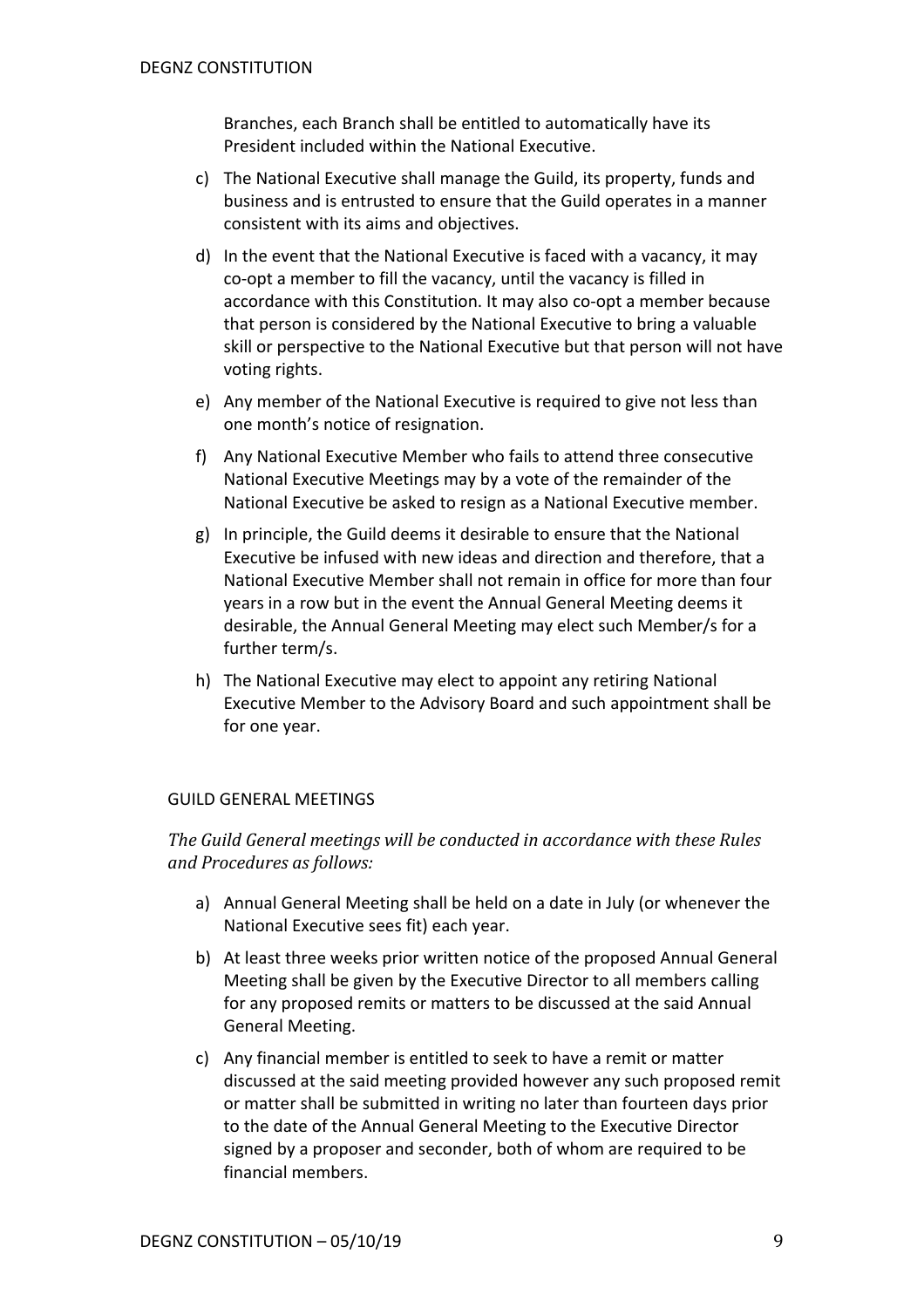- d) The Executive Director shall no later than seven days prior to the date of the Annual General Meeting, circulate to all members the Agenda, notices of motion and any other materials for the Annual General Meeting.
- e) Any member may, by submitting to the Executive Director, a written request from at least 7 financial members of the Guild, seek to call an Extraordinary General Meeting.
- f) Upon receipt of such written request, the Executive Director shall nominate a date for an Extraordinary General Meeting and circulate to all members a notice of such meeting.
- g) The Guild may at such meeting consider any matter raised on the Agenda provided however that any proposed remit must be submitted in writing to the Executive Director and circulated to all financial members no later than seven days prior to the date of the Extraordinary General Meeting.
- h) The quorum for any General Meeting shall be no less than 10 financial members present and may be made up by proxies recorded prior to the said Meeting.
- i) Votes may be recorded personally or by proxy. The proxy must be received by the Executive Director before the meeting at which it is proposed to be used. A written instrument appointing a proxy shall be signed by the member making the appointment and shall be in the following form or other form as the Guild shall approve:

| I, being a member of the Directors and Editors Guild of New Zealand hereby |
|----------------------------------------------------------------------------|
|                                                                            |
| at the Annual General Meeting of the Guild to be held on the               |
|                                                                            |
|                                                                            |

## SPECIAL GENERAL MEETINGS

*The process to trigger a special general meeting will be as follows:* 

a) A Special General Meeting may be called by the Board at any time or by a written request signed by not less than 5% of financial members. The notice and procedural requirements are as for General Meetings.

#### ELECTION OF NATIONAL EXECUTIVE

The election of the National Executive will follow the process below: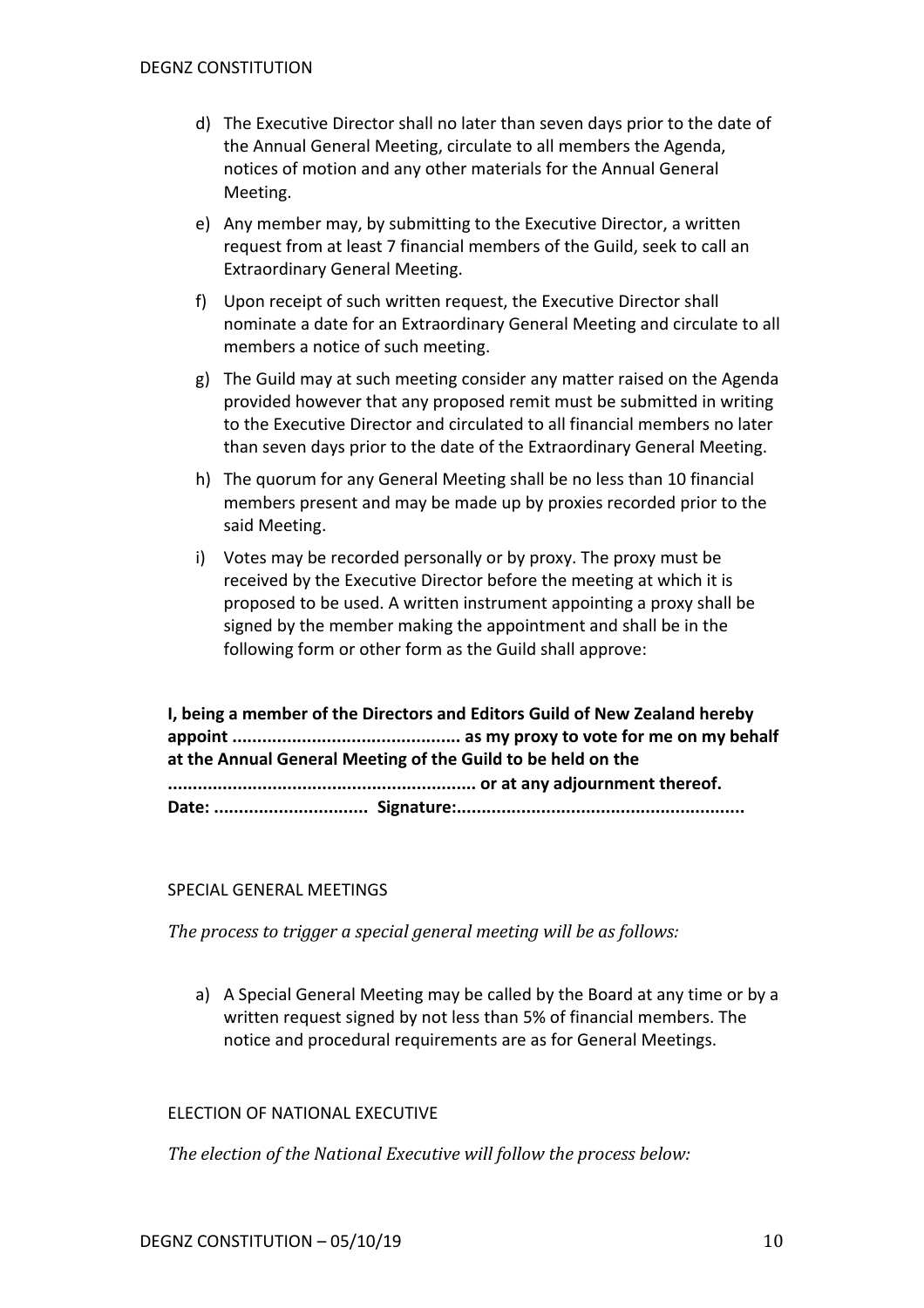- a) Nominations for election to the National Executive shall be called by the Executive Director in keeping with the following clauses.
- b) The Executive Director shall call for nominations for the positions of President, Vice President, the Treasurer and other National Executive Members.
- c) All nominations shall be signed by the proposer, seconder and nominee all being financial members and forwarded direct to the Executive Director no later than 21 days prior to the date set for the National Annual General Meeting. Details of the nominations shall be sent to all members prior to the election together with the nominee's background and personal statement.
- d) The Returning Officer/Scrutineer may at the Annual General Meeting's request accept nominations from the floor.
- e) In the event of there being only one nomination for any of the positions, such nominee shall compete against a no confidence motion in a secret ballot.
- f) Where more than one candidate is nominated for any position, such elections shall be conducted by way of a secret ballot.
- g) The Returning Officer/Scrutineer shall check and count all votes received on the day and the name/s of the Candidate/s receiving the highest number of votes shall be final and binding on the Guild.
- h) The Guild shall at the National Annual General Meeting pass a resolution appointing all newly elected persons as provided in this Constitution, as the new National Executive.
- i) The Immediate Past President and any Branch Presidents shall be part of the incoming National Executive.
- j) All National Executive members have equal voting and speaking rights except for the President who shall have the deliberative vote in the event of equal voting at any National Executive Meeting.

## DUTIES OF THE NATIONAL EXECUTIVE AND BOARD PRESIDENT

The duties of the National Executive and Board President will be as follows:

- a) To preside at all National Executive meetings and maintain standard meeting procedure as appendixes to these rules.
- b) To carry the ultimate responsibility for adherence to these rules.
- c) To exercise a casting vote as well as a deliberative vote in the event of equal voting at any National Executive Meeting.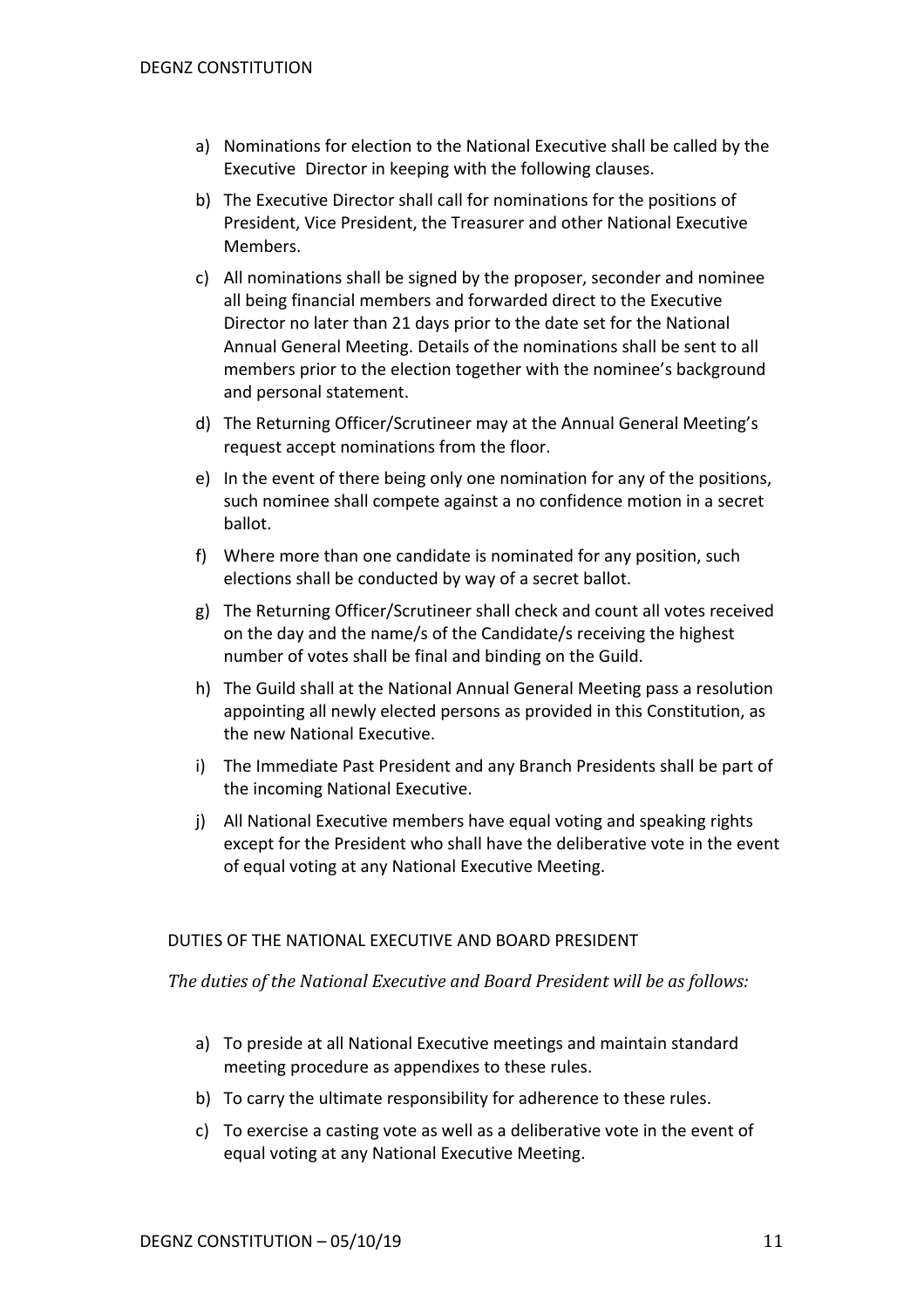- d) To ensure that all decisions of the National Executive are acted upon.
- e) To be an ex-officio member of all Branch committees with speaking rights.
- f) To perform all functions usual and appropriate to the office of President.
- g) To be paid such remuneration as the National Executive may from time to time think fit.
- h) In the event, the President is unable to carry out his/her duties and responsibilities, he/she may nominate another National Executive Member to act in that capacity until the President is able to resume such duties and responsibilities.

#### NATIONAL TREASURER

#### The duties of the National Treasurer will be as follows:

- a) To ensure that the Guild maintains proper accounting and financial records.
- b) To set up and ensure that the Guild maintains proper financial and banking systems.
- c) To liaise with the Auditor (if there is one) and to report back to the National Executive such matters and recommendations as may be made by the Auditor.
- d) To ensure that the Guild keeps such records and books of accounts as required by the Auditor (if there is one) to show clear and true statements of finances of the Guild.
- e) To oversee the preparation and finalization of any budgets including the forecast budget covering the coming year for presentation at the Annual General Meetings and the National Executive to assist in the setting of annual subscriptions.
- f) To work with and advise the Executive Director in ensuring that the Guild's financial and accounting requirements and needs are met.
- g) To present as soon as possible after the end of the financial year completed statements of accounts and all records as may be required by the Auditor (if there is one) to ensure as far as possible that an audited statement of the Guild finances is available at the Branch Annual General Meetings.
- h) In the event of his/her resignation to deliver all records, books of account and property of the Guild together with an interim statement of the financial position of the Guild at date of resignation to his/her successor within 28 days following such resignation.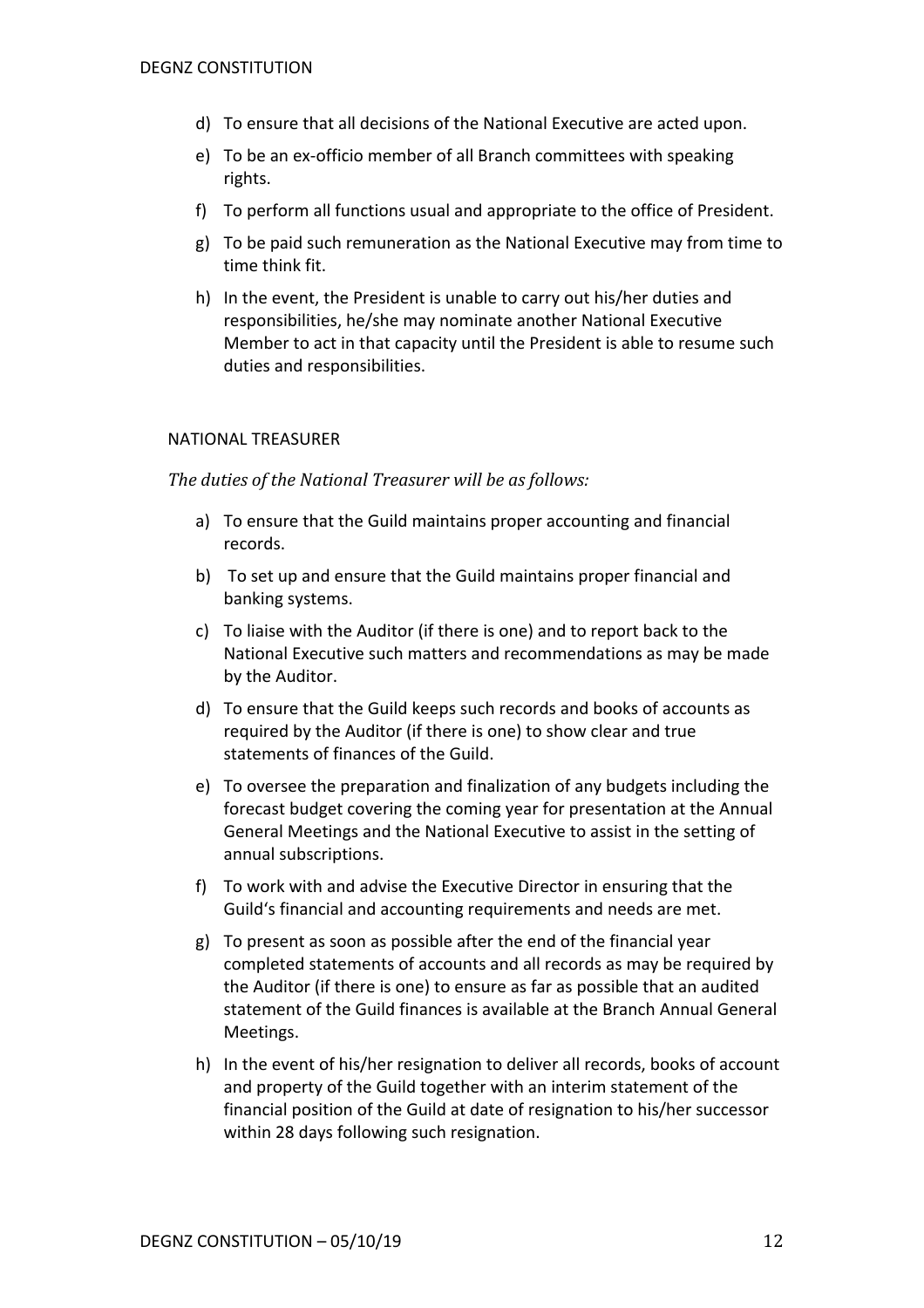# NATIONAL EXECUTIVE

*The duties of the National Executive will be as follows:* 

- a) To uphold these rules in a manner likely to foster confidence, goodwill and unity with the Guild.
- b) To take action in accordance with the aims and objectives of the Guild at a National level including the establishment of any sub-committees and advisory boards, provided however that any such body shall report to the National Executive and be subject to any rules and regulations prescribed by the National Executive in the operations of that said body.
- c) To negotiate and supervise National agreements and National disputes.
- d) To promote and encourage communication between Branches with the purpose of establishing a wide body of opinion from members on which to formulate National policy on various issues of concern and interest.
- e) To consider and make final decisions upon all remits and recommendations that emanate from Annual General Meetings and Extraordinary General Meetings including those to change these rules.

# ADVISORY BOARD

The constitution, purpose and duties of the Advisory Board will be as follows:

- a) The Advisory Board shall consist of the members duly appointed by the National Executive and it shall hold meetings on an ad hoc basis and when it is required to:
	- i. sit and consider any matters referred to it by the National Executive
	- ii. provide advice to the Guild to assist the Guild to meets its aims and goals.
- b) The Executive Director shall attend such meetings and act as a liaison between the National Executive and the Advisory Board.

## SEAL

# The duty to hold the seal will be as follows:

a) The Treasurer shall assume responsibility for safe custody of the Common Seal of the Guild which shall be affixed to an instrument only by the authority of the National Executive and shall accompany the signature of the National President and one other member of the National Executive.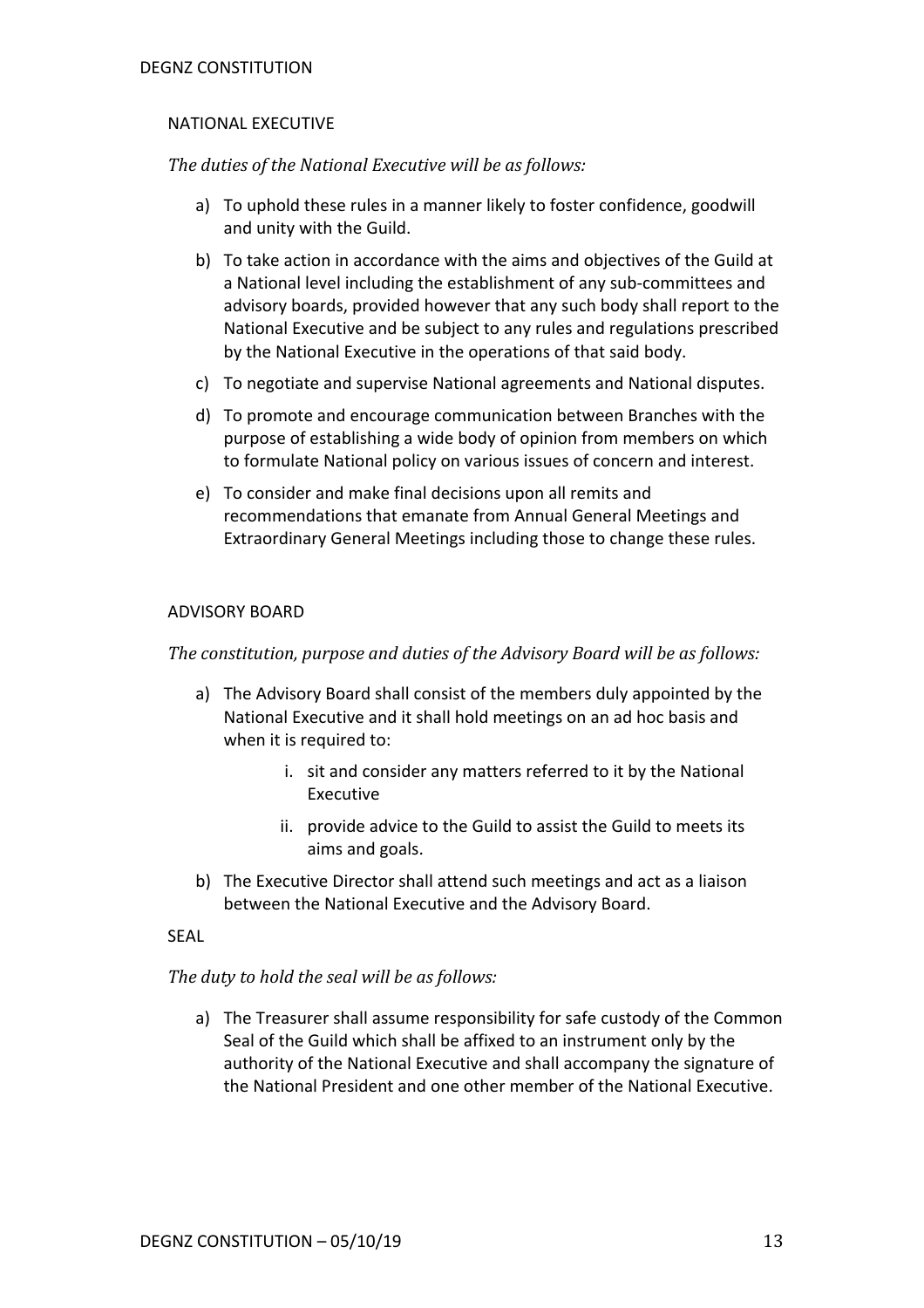## REPRESENTATION

The right of the National Executive to appoint representation for the Guild will *be as follows:*

a) The Guild may be represented at conciliation, arbitration or legal proceedings by such person or persons as the National Executive may appoint.

# NATIONAL FINANCES

The financial arrangements will be as follows:

- a) The financial year of the Guild shall run from 1 April to 31 March.
- b) All moneys received from subscriptions, donations, income or otherwise shall be the property of the Guild and applied in carrying out the aims and objectives of the Guild and paying for its administration according to a budget or monetary policy laid down by the National Executive.
- c) Cheques issued by the National Office shall carry the signatures of the Executive Director and the President or one other member of the National Executive.
- d) Membership subscriptions shall be such amounts as determined annually by the National Executive considering the forecast budget prepared by the Executive Director and the views expressed at Annual General Meetings. Membership subscriptions shall be payable annually and in advance or at such other periods as the National Executive shall determine.
- e) Subscriptions shall be paid to the Guild and forwarded to the Executive Director who shall issue an official receipt and membership card.
- f) The National Executive may from time to time call upon members for a special levy to provide extra funds for a specified objective provided however:
	- i. The levy for the specified objective is approved by a simple majority of votes taken by postal ballot.
	- ii. That those of less than three months membership be exempt.
- g) An Auditor may be appointed annually by the National Executive to audit the accounts of the Guild as required and shall hold this position until he/she resigns, dies or is replaced.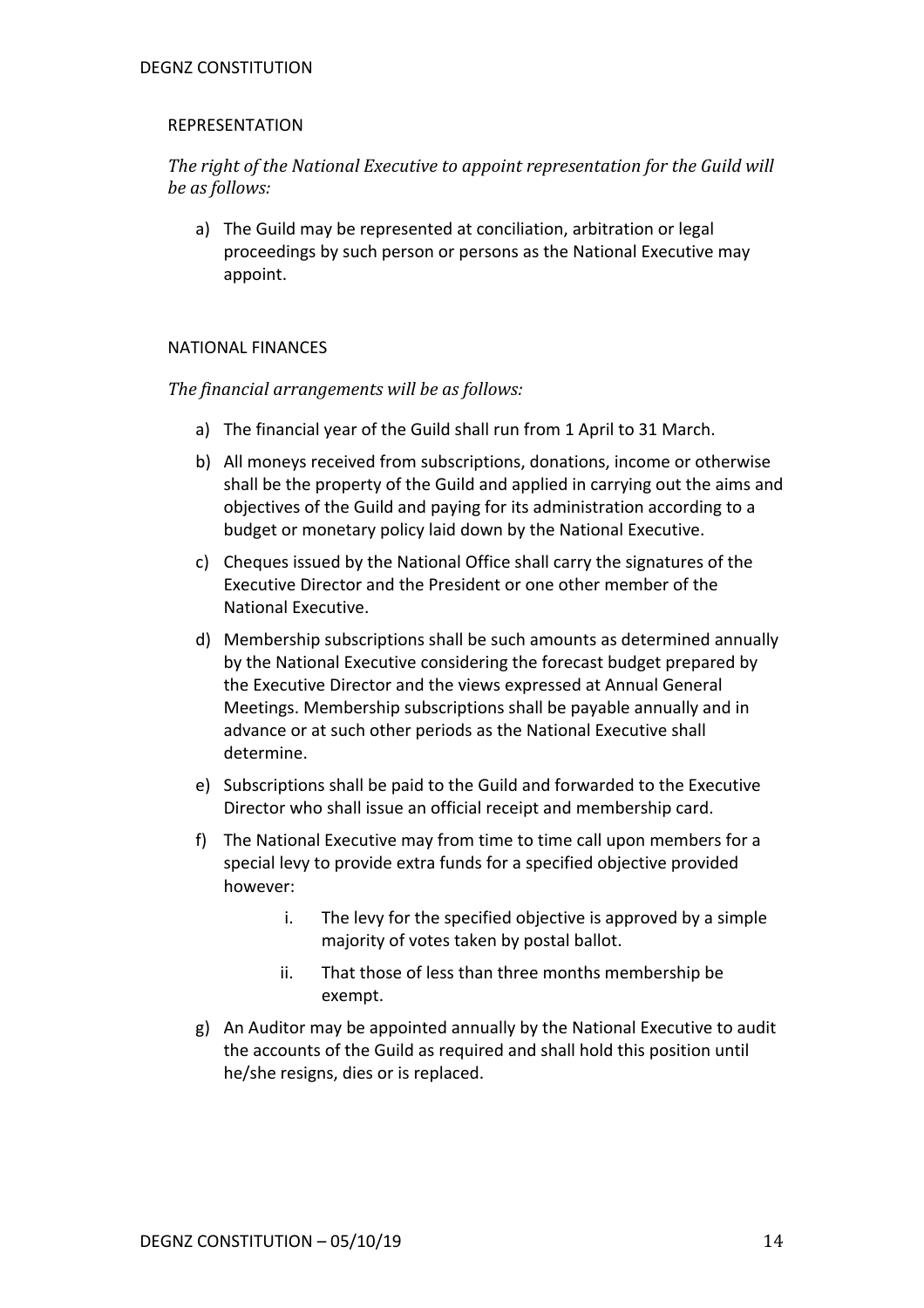#### NATIONAL EXECUTIVE MEETINGS

*The arrangements regarding National Executive meetings will be as follows:* 

- a) Regular National Executive meetings shall be called by the Executive Director with the first of such meetings to be held as soon as practicable after the Annual General Meeting and in any case, there shall be at least 6 such meetings in any one year at a venue favorable to the majority of the Executive. Such meetings may also be conducted by phone or internet conferencing.
- b) The quorum shall be no fewer than four current National Executive Members.
- c) Notice of this meeting together with an agenda and all other supporting materials shall be given to all National Executive Members at least two weeks in advance. Any proposed Branch remits shall be forwarded to the Executive Director no later than fourteen days prior to the meeting.
- d) Guild members shall be entitled to attend the meeting at the President's discretion but shall have no voting rights. Speaking rights may also be granted at the President's discretion.
- e) Every National Executive Member shall have one vote unless that person has been duly appointed to vote as a proxy and may then record a vote accordingly.
- f) It is permitted to use a proxy however, any proxy shall be signed by the member making the appointment and shall be in the following form or other form as the Guild shall approve:

**I, being a member of National Executive of the Screen Directors Guild of New Zealand hereby appoint .............................................. as my proxy to vote for me on my behalf at the National Executive Meeting to be held on ……………………………………………………. or at any adjournment thereof. Date: ............................... Signature:..........................................................**

- 
- g) Should it be necessary, a postal vote on a specific question shall be deemed valid provided that sufficient signed votes are received to constitute a majority decision of the entire Executive; such votes to be produced at the next meeting. If postal votes from all delegates reveal equal voting the President's casting vote must favour the status quo.
- h) All resolutions shall be passed by a simple majority.
- i) All reasonable expenses incurred by members of the National Executive in attending meetings or in attending approves and essential Guild business shall be reimbursed from National funds provided always that the ordinary duties of such members are deemed to be honorary.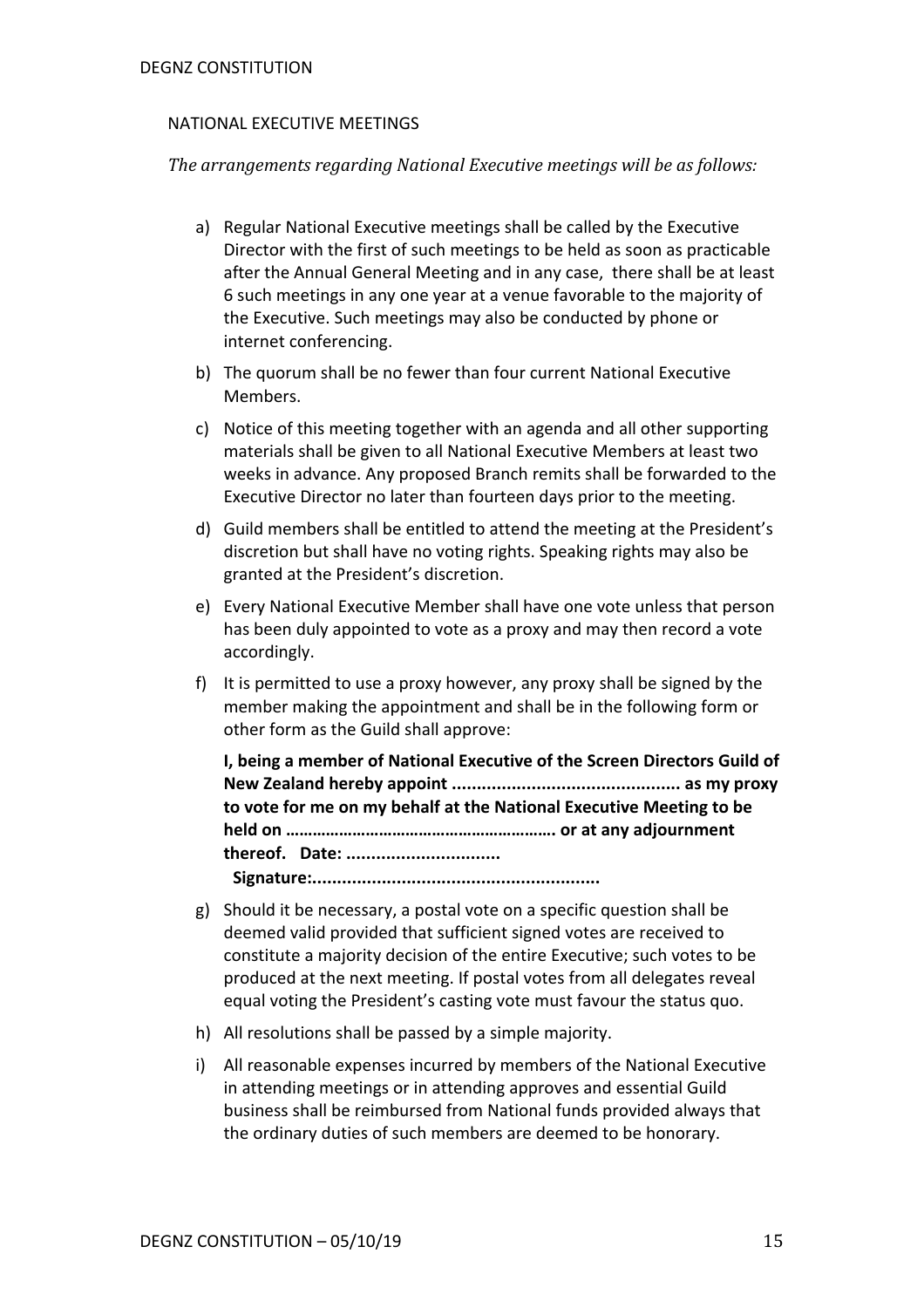# COLLECTIVE BARGAINING AND STRIKE BALLOTS

The lawful process will be followed with regard to collective bargaining and *strikes.* 

*With regard to strikes the process will be as follows:* 

- a) Only those members who are within the coverage of the bargaining will take part in the ballot. This will include unfinancial members.
- b) The National Executive will determine the processes for voting which will be conducted in accordance with the law.
- c) The question for the ballot will be whether the member is in favour of the proposed strike.
- d) The required majority in determining a strike ballot is a simple majority of the relevant members.

# COPIES OF RULES AND AGREEMENTS

The right to the rules is as follows:

- a) All members shall receive, as of right, a copy of these rules on acceptance of their application for full membership.
- b) All members, on acceptance of their application for membership, shall be entitled to receive a copy of all Guild agreements current at that time.
- c) Any negotiated change to an agreement shall be notified to each member where the existing copy is capable of alteration. If an agreement or part of an agreement is so re-written as to make alterations impractical, a new copy or substitute pages shall be issued. Should a member require replacement of an agreement a fee shall be charged to cover the cost of supplying it.

# ALTERATION TO CONSTITUTION

*The right to alter the rules is as follows:* 

- a) Any alteration to the Constitution may be considered and voted upon at either the National Annual General Meeting or an Extraordinary General Meeting.
- b) A notice of motion to alter, rescind or make addition to the rules must be submitted to the Executive Director 14 days prior to the proposed meeting and circulated to all members with the final agenda for that meeting.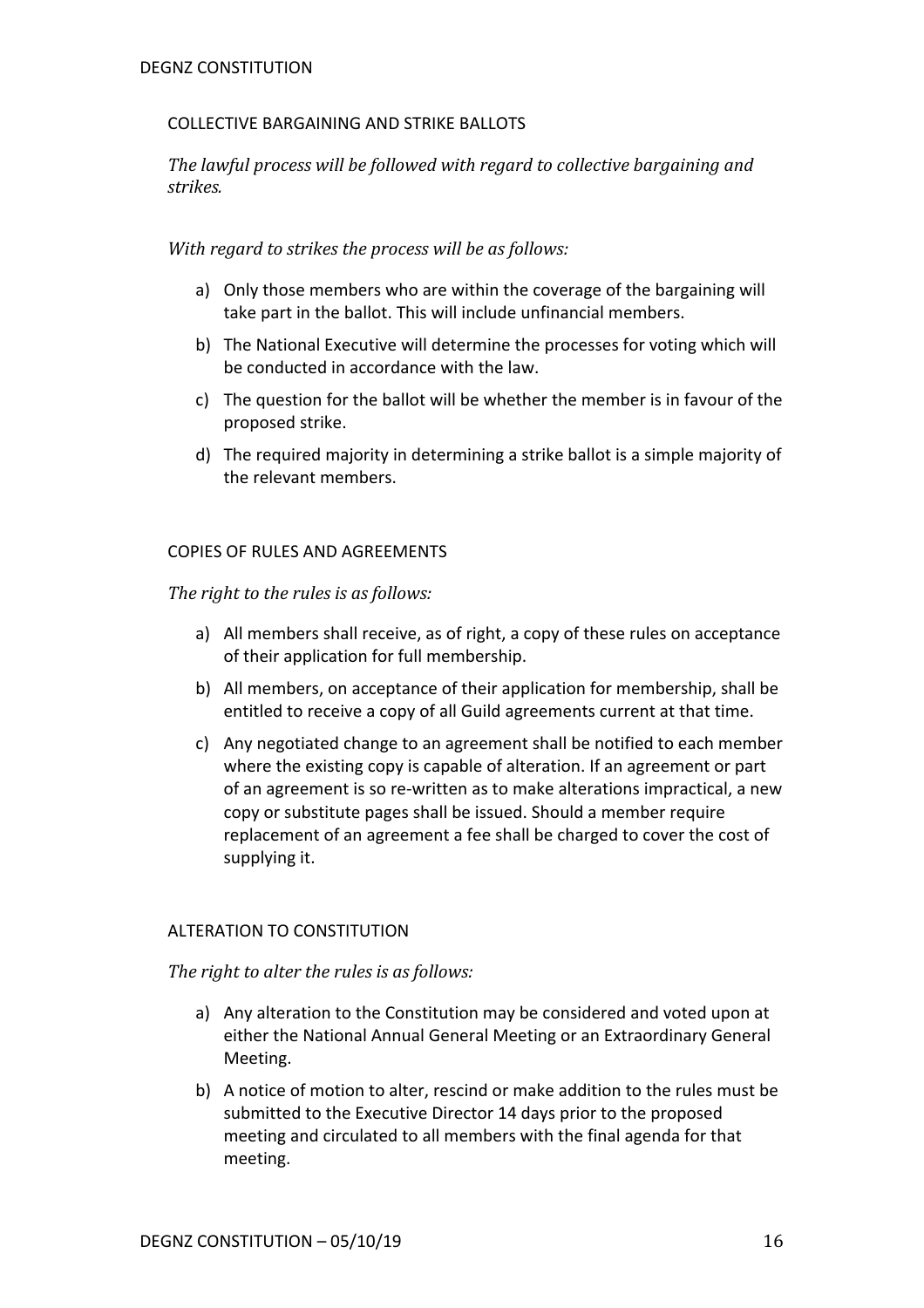- c) The motion shall be voted upon at that meeting and shall be passed by a simple majority.
- d) Upon the successful alteration to the Constitution, the altered Constitution shall immediately apply to the remainder of the Annual General Meeting and the Executive Director shall notify the Registrar and all members of any change.

## OFFENCES AND BREACHES OF THE RULES

#### *Breaches of rules will be dealt with as follows:*

- a) A member or elected officer shall be held to have committed an offence if, after procedures as laid down in these Rules, the following has been proven:
	- i. violation of and/or refusal to observe a lawful decision of the Guild or abide by these Rules;
	- ii. violation of and/or refusal to carry out a provision of and industrial agreement applicable to him or her;
	- iii. disclosing to a person not entitled to know it, any confidential matter of the Guild;
	- iv. misappropriating money and/or property belonging to the Guild; and
- b) A member or officer found guilty of an offence, shall be liable to any of the following penalties decided on by the Guild: warning, rebuke, censure, suspension for a period of up to one year or expulsion from membership of the Guild.
- c) Alternatively, the Guild may initiate a restorative justice process where appropriate and agreed to by Guild members and the member found guilty of the offence. This process may involve the member being required to make apologies or other forms of amends and to correct harm done by their actions.
- d) The procedure will be that the National Executive must give written notice to the member alleged to have committed an offence before making determinations. The Board's notice must:
	- i. Explain how the Member has breached the Rules or acted in a manner inconsistent with the aims and objectives of the Guild; and invite the member to respond to the allegations.
	- ii. The National Executive must appoint a three-member panel to determine the allegations, such panel to comprise members with no association with the parties to the allegations it is charged with determining.
- e) A member subject to an adverse finding by the panel may appeal that